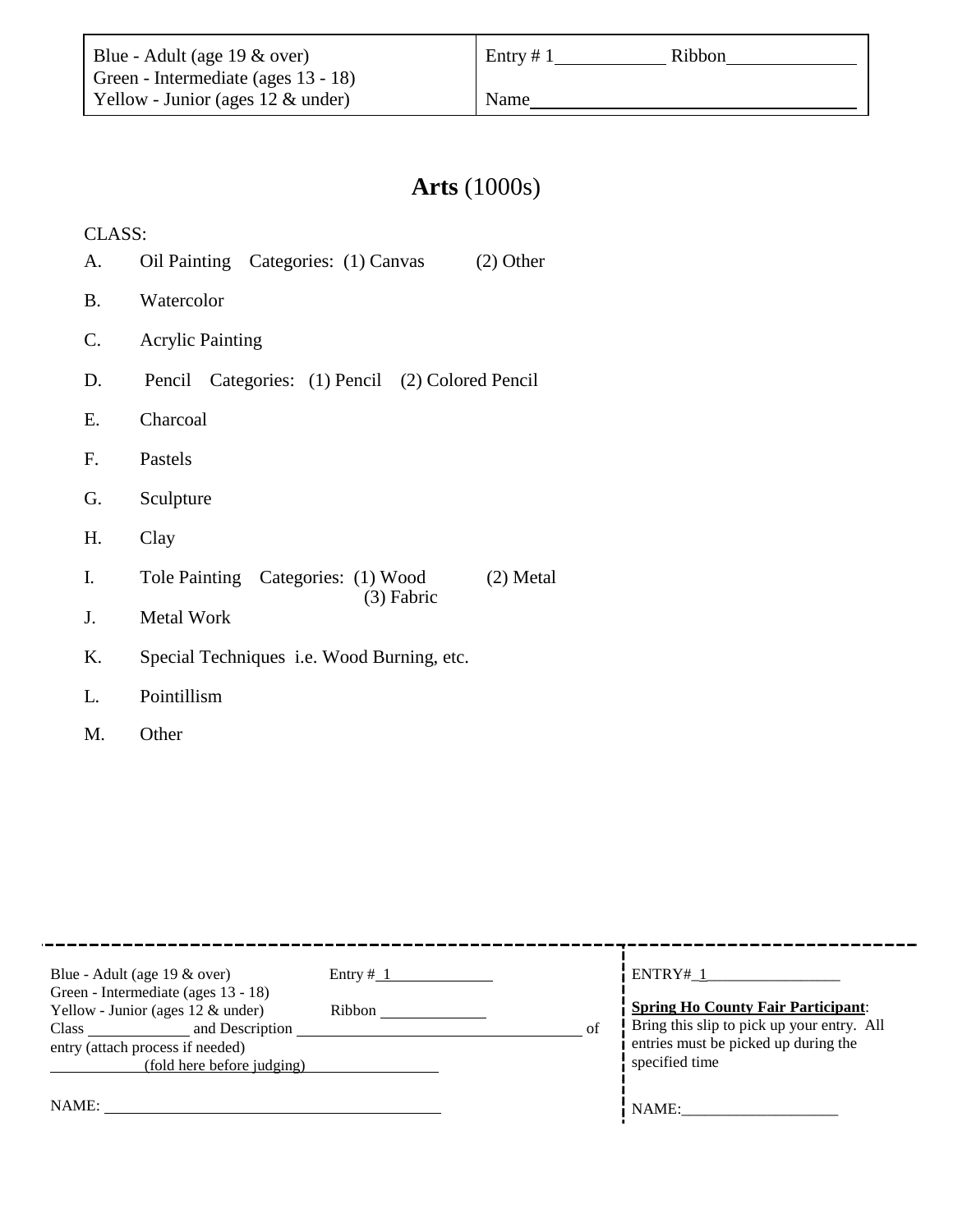| Blue - Adult (age $19 \&$ over)      | Entry # 2<br>Ribbon |
|--------------------------------------|---------------------|
| Green - Intermediate (ages 13 - 18)  |                     |
| Yellow - Junior (ages $12 \&$ under) | Name                |

# **Baked Goods** (2000s)

| LASS |
|------|
|------|

| $A$ : | YEAST BREAD             |                     |                                 |
|-------|-------------------------|---------------------|---------------------------------|
|       | Rolls                   | Loaf                | Sweet                           |
|       |                         |                     |                                 |
| B:    | <b>BREADS</b>           |                     |                                 |
|       | <b>Biscuits</b>         | <b>Quick Breads</b> | Cornbread                       |
|       | Coffee Cakes (no yeast) |                     |                                 |
| C:    | <b>CAKES</b>            |                     |                                 |
|       | Un-iced pound cake      | Iced pound cake     | Layer cake                      |
|       | Sheet cake              | Decorated cake      | Cakes made with a mix           |
|       | <b>Bundt</b> cakes      |                     |                                 |
| D:    | <b>COOKIES</b>          |                     |                                 |
|       | Bar                     | Drop                | Rolled                          |
|       | Refrigerator            | Other (name)        |                                 |
| E:    | <b>PIES</b>             |                     |                                 |
|       | Fruit                   | Pecan               | No other pies will be accepted. |
| F:    | <b>CANDY</b>            |                     |                                 |
|       | Fudge                   | Divinity            | Nut Brittle                     |
|       | Uncooked                | Other (name)        |                                 |

| Blue - Adult (age 19 & over)<br>Green - Intermediate (ages 13 - 18)<br>Yellow - Junior (ages $12 \&$ under)<br>and Description<br><b>Class</b><br>entry (attach process if needed)<br>(fold here before judging) | Entry $\frac{\# 2}{\# 2}$<br>Ribbon | ENTRY# 2<br><b>Spring Ho County Fair Participant:</b><br>Bring this slip to pick up your entry. All<br>entries must be picked up during the<br>specified time |
|------------------------------------------------------------------------------------------------------------------------------------------------------------------------------------------------------------------|-------------------------------------|---------------------------------------------------------------------------------------------------------------------------------------------------------------|
| NAME:                                                                                                                                                                                                            |                                     | NAME:                                                                                                                                                         |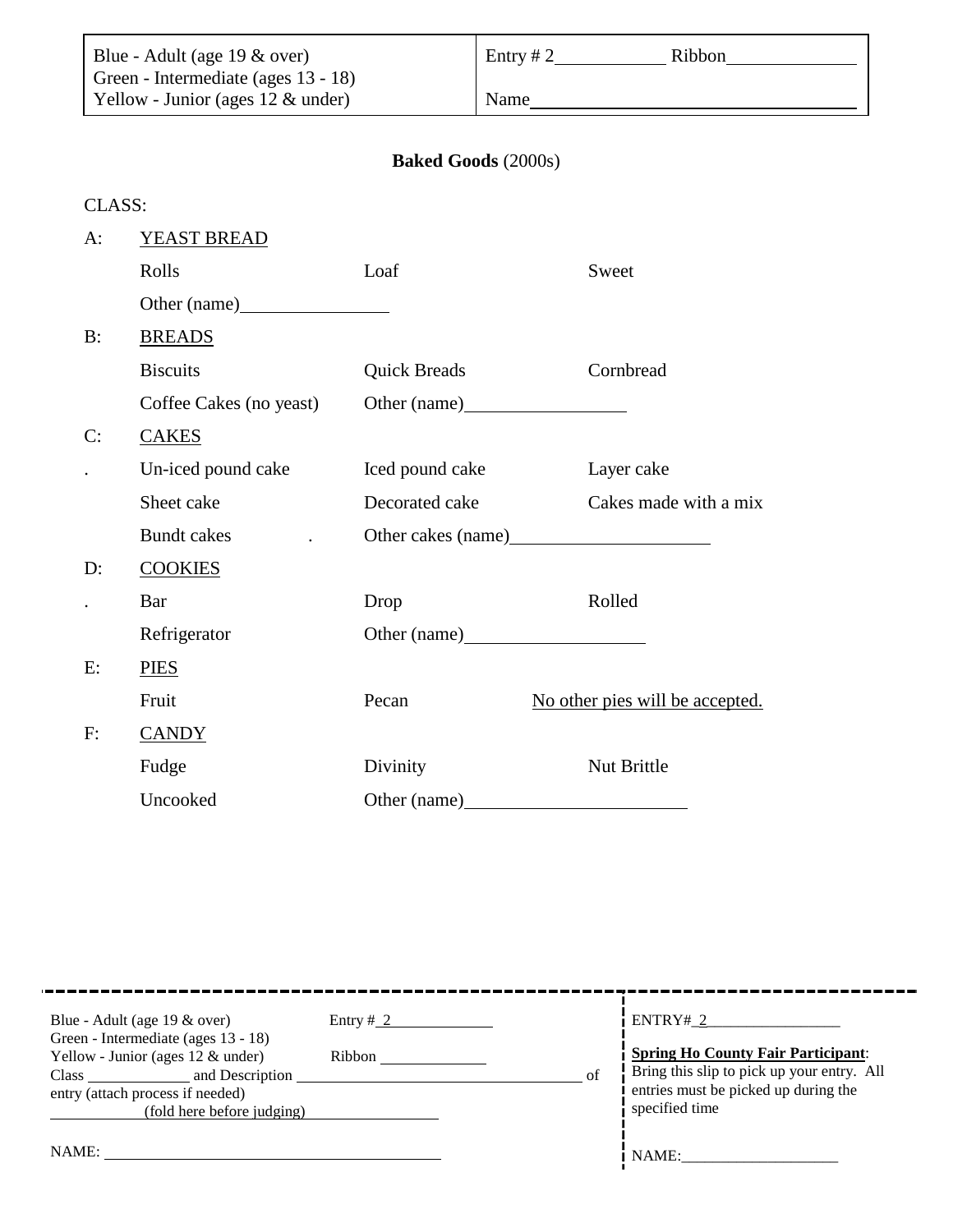| Blue - Adult (age $19 \&$ over)                                                                                                                                                                                                                                    |                                   |             | Entry $\# 3$ Ribbon                                                                                                                                   |
|--------------------------------------------------------------------------------------------------------------------------------------------------------------------------------------------------------------------------------------------------------------------|-----------------------------------|-------------|-------------------------------------------------------------------------------------------------------------------------------------------------------|
| Green - Intermediate (ages 13 - 18)<br>Yellow - Junior (ages 12 & under)                                                                                                                                                                                           |                                   |             |                                                                                                                                                       |
|                                                                                                                                                                                                                                                                    | <b>Canned Goods (3000s)</b>       |             |                                                                                                                                                       |
| A: VEGETABLES<br><b>Green Beans</b><br>Corn<br>Other (name)                                                                                                                                                                                                        | Squash<br><b>Black-eyed Peas</b>  | Tomatoes    | Carrots<br><b>Beets</b>                                                                                                                               |
| <b>B:</b> FRUITS<br>Pears<br><b>Berries</b>                                                                                                                                                                                                                        | Peaches                           | Apricots    | Plums                                                                                                                                                 |
| C: PICKLES<br><b>Beet</b><br>Bread & Butter<br>Other (name)                                                                                                                                                                                                        | Cucumber, Dill<br>Squash          | Okra        | Cucumber, Sweet<br><b>Mixed Vegetables</b>                                                                                                            |
| D: RELISHES<br>Fruit                                                                                                                                                                                                                                               | Vegetables                        |             |                                                                                                                                                       |
| E: JAMS<br>Plum<br>Fig                                                                                                                                                                                                                                             | Peach<br>Pear                     | Grape Berry |                                                                                                                                                       |
| F: JELLIES<br>Plum<br>Fig                                                                                                                                                                                                                                          | Peach<br>Pear                     | Grape       | Berry<br>Other (name)                                                                                                                                 |
| G: PRESERVES<br>Plum<br>Fig                                                                                                                                                                                                                                        | Peach<br>Pear                     | Grape       | Berry                                                                                                                                                 |
| H: BUTTERS                                                                                                                                                                                                                                                         |                                   |             |                                                                                                                                                       |
| PICANTE SAUCE/SALSAS<br>I:                                                                                                                                                                                                                                         |                                   |             |                                                                                                                                                       |
| <b>VINEGARS</b><br>$J$ :<br>$K: \overline{OTHER}$ (name) and the set of the set of the set of the set of the set of the set of the set of the set of the set of the set of the set of the set of the set of the set of the set of the set of the set of the set of |                                   |             |                                                                                                                                                       |
| Blue - Adult (age $19 \&over$ over) Entry # 3<br>Green - Intermediate (ages 13 - 18)<br>Yellow - Junior (ages $12 \&$ under)<br>Class and Description<br>entry (attach process if needed)<br>(fold here before judging)<br>NAME:                                   | -----------------------<br>Ribbon | of          | $ENTRY#_3$<br>Spring Ho County Fair Participant: Bring<br>this slip to pick up your entry. All entries<br>must be picked up during the specified time |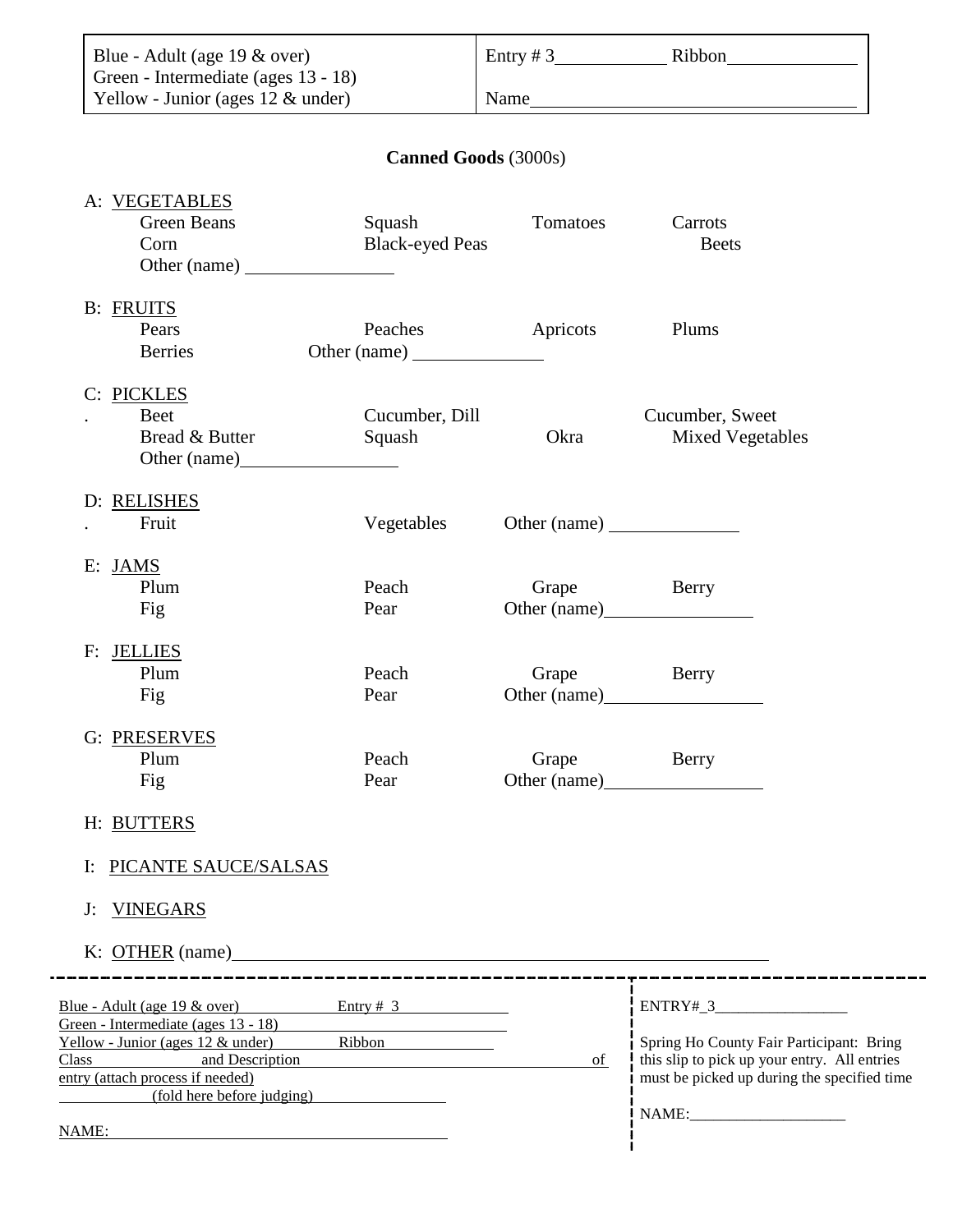| Blue - Adult (age $19 \& over$ )     | Entry #4<br>Ribbon |
|--------------------------------------|--------------------|
| Green - Intermediate (ages 13 - 18)  |                    |
| Yellow - Junior (ages $12 \&$ under) | Name               |

#### **TEXTILES** (4000s)

### **DIVISION: TEXTILES**

- 1. All entries in this division shall be subject to the General Rules and Instructions of the County Fair.
- 2. All items MUST be finished products and ready for use. If desired, a brief description of the process used to produce the entry may be attached to the individual entry sheet.

#### CLASSES AND CATEGORIES:

Textiles

- A. Clothing/Accessories
- B. Quilts –Machine pieced/hand quilted
- C. Quilts Hand pieced/hand quilted
- D. Quilts Machine Quilting
- E. Other

| Blue - Adult (age $19 \& over$ )<br>Entry # $4$<br>Green - Intermediate (ages 13 - 18) | ENTRY# 4                                    |
|----------------------------------------------------------------------------------------|---------------------------------------------|
| Yellow - Junior (ages $12 \&$ under)<br>Ribbon                                         | <b>Spring Ho County Fair</b>                |
| and Description<br><b>Class</b>                                                        | <b>Participant:</b> Bring this slip to pick |
| of entry (attach process if needed)                                                    | up your entry. All entries must be          |
| (fold here before judging)                                                             | picked up during the specified time         |
| NAME:                                                                                  |                                             |
|                                                                                        | NAME:                                       |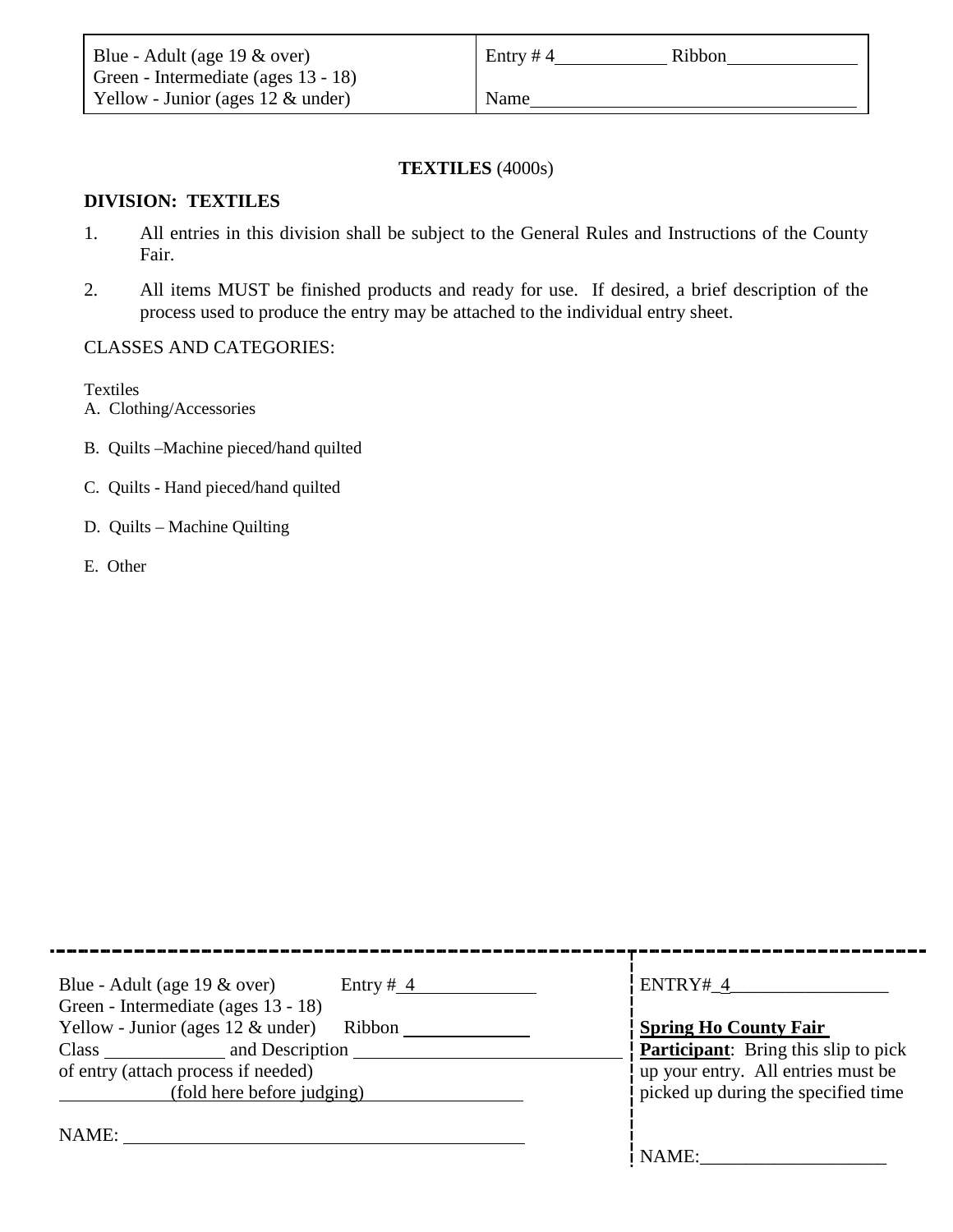| Blue - Adult (age $19 \& over$ )     | Entry #4 | Ribbon |
|--------------------------------------|----------|--------|
| Green - Intermediate (ages 13 - 18)  |          |        |
| Yellow - Junior (ages $12 \&$ under) | Name     |        |

## **Crafts** (4500s)

### **DIVISION: CRAFTS**

- 1. All entries in this division shall be subject to the General Rules and Instructions of the County Fair.
- 2. All items MUST be finished products and ready for use. If desired, a brief description of the process used to produce the entry may be attached to the individual entry sheet.

# CLASSES AND CATEGORIES:

| A.        | (2) Tablecloths<br><b>Crochet Categories:</b><br>$(1)$ Afghans<br>(3) Bedspreads<br>(4) Accessories                                   |
|-----------|---------------------------------------------------------------------------------------------------------------------------------------|
|           | (5) Apparel items (6) Other                                                                                                           |
| <b>B.</b> | (2) Apparel items<br>$(3)$ Other<br>Knitting (1) Afghans                                                                              |
| C.        | Macramé                                                                                                                               |
| D.        | Tatting                                                                                                                               |
| Ε.        | <b>Embroidery Categories:</b><br>$(1)$ Hand<br>$(2)$ Liquid<br>(3) Plastic Canvas                                                     |
|           | (4) Machine<br>$(5)$ Crewel<br>$(6)$ Other                                                                                            |
| F.        | <b>Stuffed Toys/Animals</b>                                                                                                           |
| G.        | Latch Hook                                                                                                                            |
| H.        | Cross Stitch Categories: (1) Counted<br>$(2)$ Regular                                                                                 |
| I.        | Decorated Shirts/Shoes & Purses <i>i.e.</i> applique or painted                                                                       |
| J.        | Wreaths                                                                                                                               |
| K.        | Dolls                                                                                                                                 |
| L.        | Covered Photo Albums                                                                                                                  |
| M.        | Flower Arrangements (Fresh or Silk)                                                                                                   |
| N.        | <b>Leather Craft</b>                                                                                                                  |
| Ο.        | <b>Wall Hangings</b>                                                                                                                  |
| Ρ.        | Scrapbooking/Paper Art/Digital Art: (1) Scrapbook page(s)<br>(2) Complete Scrapbook<br>(3) 3-Dimensional projects<br>$(4)$ Card $(s)$ |
| Q.        | Woodworking Categories: (1) Undercoated<br>(2) Decorated                                                                              |
|           | (3) Wood Carving<br>$(4)$ Turned                                                                                                      |
| R.        | Jewelry (1) Necklace (2) Earrings                                                                                                     |
|           | $(4)$ Sets<br>(3) Bracelet<br>$(5)$ Other                                                                                             |
| S.        | Holiday(1) Decorations (2) Crafts/Textiles                                                                                            |
| T.        | Collectibles (Photos or a small arrangement of a collection)                                                                          |
| U.        | Recycled items                                                                                                                        |
|           |                                                                                                                                       |

| Blue - Adult (age $19 \& over$ )<br>Green - Intermediate (ages 13 - 18)<br>Yellow - Junior (ages $12 \&$ under)<br>and Description _<br>Class and the contract of the contract of the contract of the contract of the contract of the contract of the contract of the contract of the contract of the contract of the contract of the contract of the contract of the<br>entry (attach process if needed)<br>(fold here before judging) | Entry $# 4$<br>Ribbon | of | ENTRY# 4<br><b>Spring Ho County Fair Participant:</b><br>Bring this slip to pick up your entry. All<br>entries must be picked up during the<br>specified time |
|-----------------------------------------------------------------------------------------------------------------------------------------------------------------------------------------------------------------------------------------------------------------------------------------------------------------------------------------------------------------------------------------------------------------------------------------|-----------------------|----|---------------------------------------------------------------------------------------------------------------------------------------------------------------|
| NAME:                                                                                                                                                                                                                                                                                                                                                                                                                                   |                       |    | NAME:                                                                                                                                                         |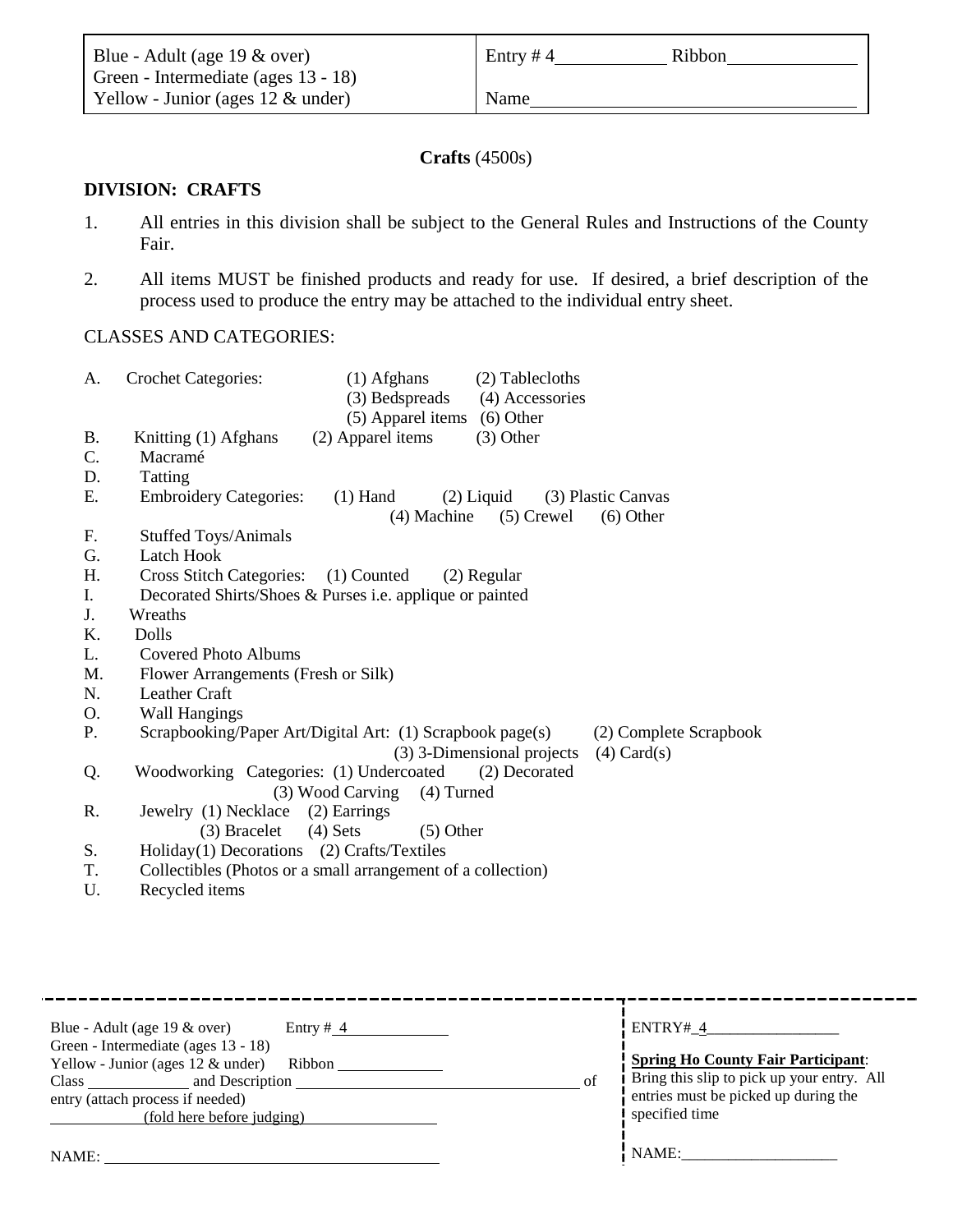| Blue - Adult (age $19 \& over$ )     | Entry # $5$ | Ribbon |
|--------------------------------------|-------------|--------|
| Green - Intermediate (ages 13 - 18)  |             |        |
| Yellow - Junior (ages $12 \&$ under) | Name        |        |

#### **Horticulture** - **Potted Plants (5000s)**

#### CLASS:

### A: POTTED FOLIAGE PLANTS

| $\bullet$ | Begonia                                                                                | Coleus          | Fern        |  |  |
|-----------|----------------------------------------------------------------------------------------|-----------------|-------------|--|--|
|           | Croton                                                                                 | Hanging baskets | Devil's Ivy |  |  |
|           | Other Ivy                                                                              | Wandering Jew   | Airplane    |  |  |
|           | Most unusual plant from the standpoint of rarity, unusual size, color of foliage, etc. |                 |             |  |  |

#### B: POTTED FLOWERING PLANT (Must be in bloom) African violet Begonia Geranium Hanging basket Other

#### C: CACTI - SUCCULENT

Cactus - one specimen Cacti - collection of five or more different varieties in one pot **Succulent** Christmas cacti **Other** 

#### D: HERBS

- 1. Dried
- 2. Potted
	- a.. Culinary
		- (1) One specimen in a pot
		- (2) Two or more specimens in a pot
	- b. Ornamental
		- (1) Plants for crafts (wreath making, potpourri, etc.)
		- (2) Plants for xeriscaping
		- (3) Deer resistant
		- (4) Other
	- c. Medicinal

| Blue - Adult (age $19 \& over$ )<br>Green - Intermediate (ages 13 - 18)<br>Yellow - Junior (ages $12 \&$ under)<br>and Description<br>Class<br>entry (attach process if needed)<br>(fold here before judging) | Entry $# 5$<br>Ribbon<br>of | ENTRY# 5<br><b>Spring Ho County Fair Participant:</b><br>Bring this slip to pick up your entry. All<br>entries must be picked up during the<br>specified time |
|---------------------------------------------------------------------------------------------------------------------------------------------------------------------------------------------------------------|-----------------------------|---------------------------------------------------------------------------------------------------------------------------------------------------------------|
| NAME:                                                                                                                                                                                                         |                             | NAME:                                                                                                                                                         |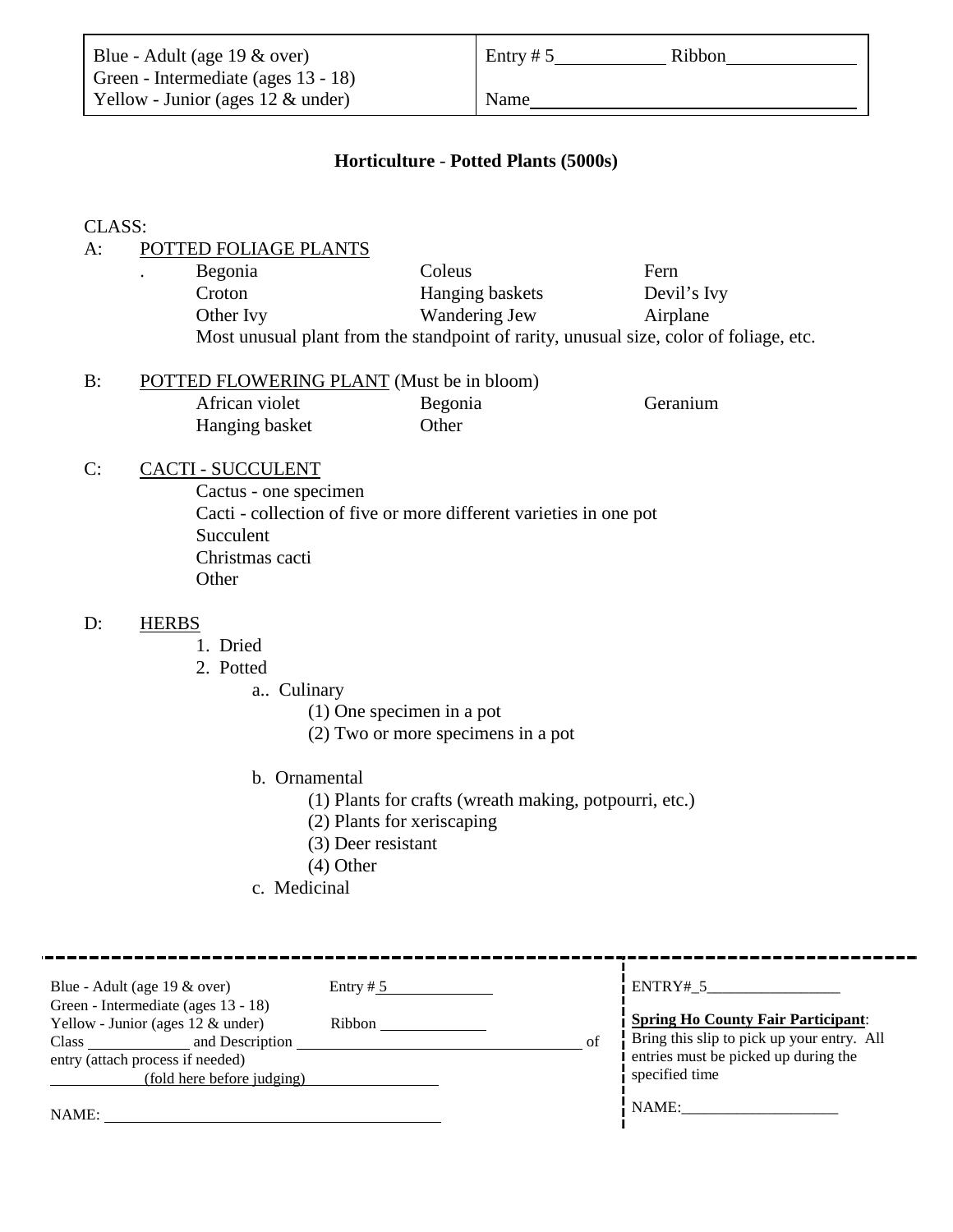| Blue - Adult (age $19 \& over$ )     | Entry # $5$<br>Ribbon |  |
|--------------------------------------|-----------------------|--|
| Green - Intermediate (ages 13 - 18)  |                       |  |
| Yellow - Junior (ages $12 \&$ under) | Name                  |  |

### **Horticulture - Fruits and Vegetables** (5000s)

CLASS:

# A: FRESH FRUITS OR VEGETABLES

# CATEGORY:

| <b>Beans</b>     | Lettuce           | Potatoes                |
|------------------|-------------------|-------------------------|
| <b>Beets</b>     | Okra              | Pumpkin                 |
| Cabbage          | <b>Onions</b>     | <b>Radishes</b>         |
| Cantaloupe       | Peaches           | Squash, Acorn           |
| Carrots          | Pears             | Squash, Other Varieties |
| Corn             | Peas              | Squash, Yellow          |
| <b>Cucumbers</b> | Peppers, Banana   | Squash, Zucchini        |
| Eggplant         | Peppers, Green    | Tomatoes                |
| Figs             | Peppers, Hot      | Tomatoes, Cherry        |
| Grapes           | Peppers, Jalapeño | Watermelon              |

## B: DRIED FRUITS OR VEGETABLES

# CATEGORY:

| <b>Beans</b> | Peppers, Banana   | Tomatoes         |
|--------------|-------------------|------------------|
| Figs         | Peppers, Green    | Tomatoes, Cherry |
| Peaches      | Peppers, Hot      | Other            |
| Pears        | Peppers, Jalapeño |                  |

| Blue - Adult (age $19 \& over$ )<br>Green - Intermediate (ages 13 - 18)<br>Yellow - Junior (ages $12 \&$ under)<br>and Description<br>Class and the contract of the contract of the contract of the contract of the contract of the contract of the contract of the contract of the contract of the contract of the contract of the contract of the contract of the<br>entry (attach process if needed)<br>(fold here before judging) | Entry # $5$<br>Ribbon | of | ENTRY# 5<br><b>Spring Ho County Fair Participant:</b><br>Bring this slip to pick up your entry. All<br>entries must be picked up during the<br>specified time |
|---------------------------------------------------------------------------------------------------------------------------------------------------------------------------------------------------------------------------------------------------------------------------------------------------------------------------------------------------------------------------------------------------------------------------------------|-----------------------|----|---------------------------------------------------------------------------------------------------------------------------------------------------------------|
| NAME:                                                                                                                                                                                                                                                                                                                                                                                                                                 |                       |    | NAME:                                                                                                                                                         |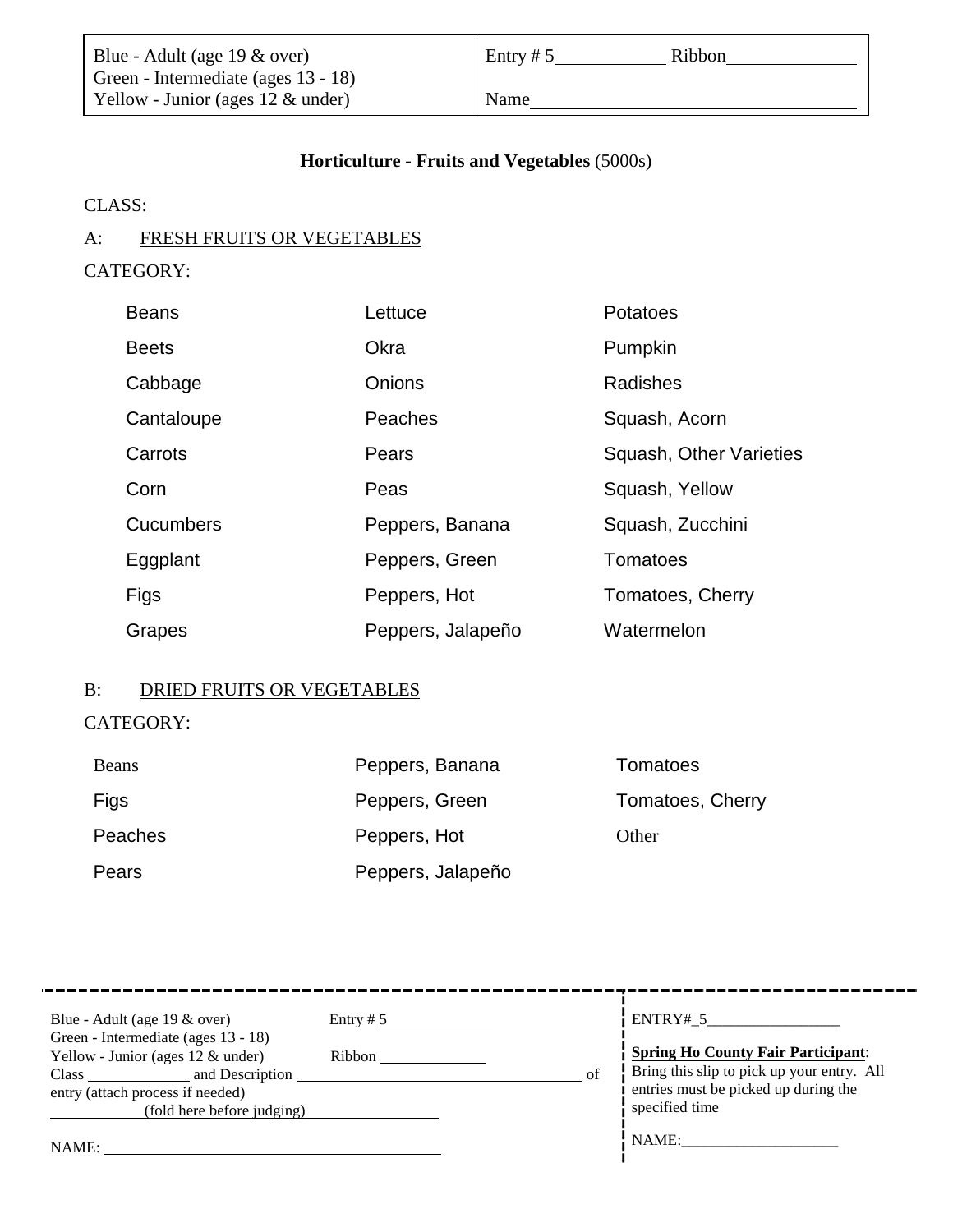| Blue - Adult (age $19 \& over$ )     | Entry # $6$ | Ribbon |
|--------------------------------------|-------------|--------|
| Green - Intermediate (ages 13 - 18)  |             |        |
| Yellow - Junior (ages $12 \&$ under) | Name        |        |

# PHOTOGRAPHY - (6000s)

CLASS:

- A. Landscapes/Architecture
- B. Animals
- C. Plants/Flowers
- D. People
- E. Photo Collage on 15" X 20" Foam Board or Sturdy Poster Board

| Blue - Adult (age $19 \& over$ )<br>Entry # $6$<br>Green - Intermediate (ages 13 - 18)<br>Yellow - Junior (ages $12 \&$ under)<br>Ribbon | ENTRY# 6<br><b>Spring Ho County Fair Participant:</b>                                                   |
|------------------------------------------------------------------------------------------------------------------------------------------|---------------------------------------------------------------------------------------------------------|
| and Description<br>entry (attach process if needed)<br>(fold here before judging)                                                        | of Bring this slip to pick up your entry. All<br>entries must be picked up during the<br>specified time |
| NAME:                                                                                                                                    | NAME:                                                                                                   |